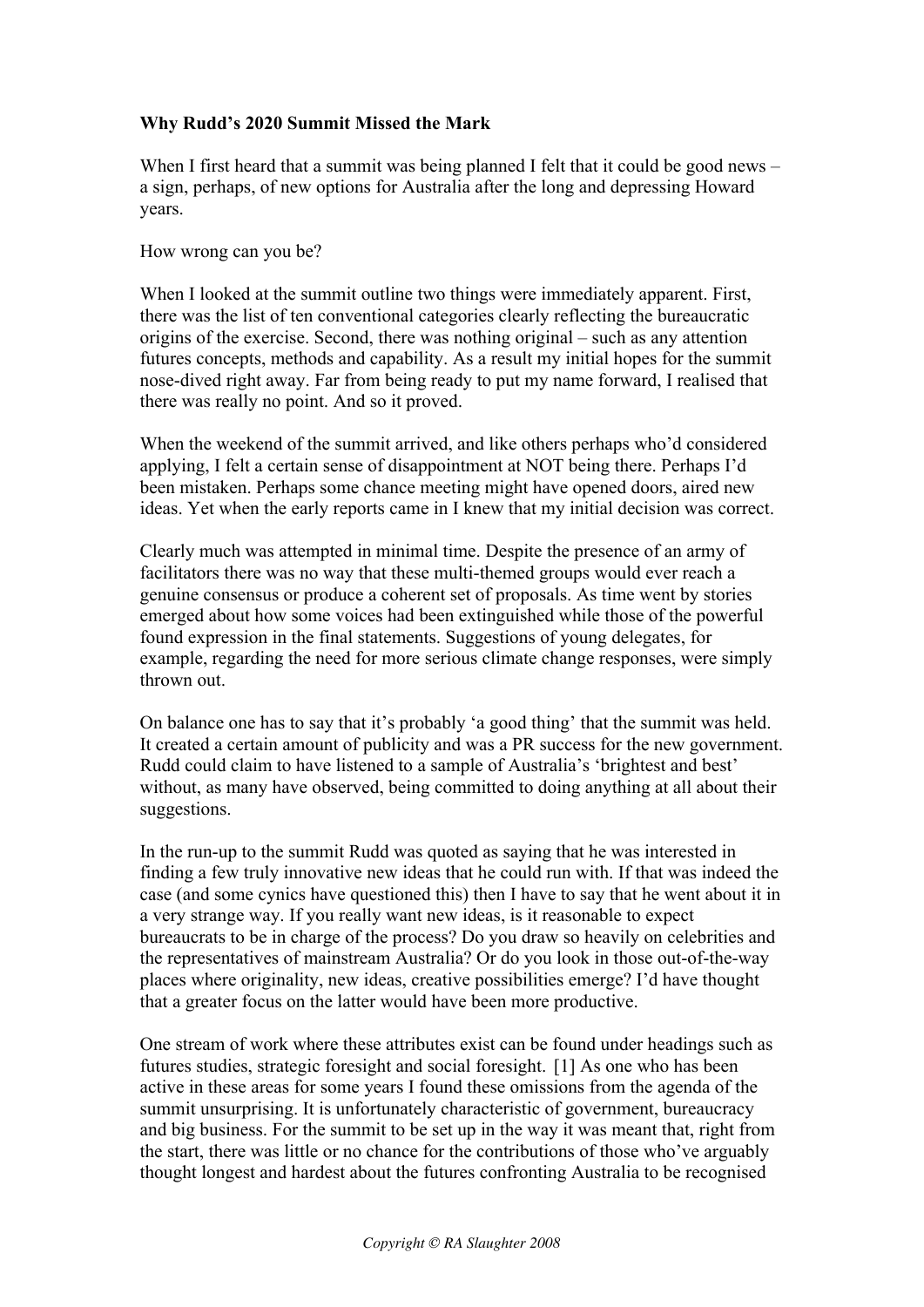or heard. I'm not bitter about this – it's the way things are. Still, it remains a lost opportunity.

The 2020 summit followed the general pattern established by M. Roux's Australia Davos Connection (ADC) in which annual meetings are convened that attempt to convey a gloss of concern about many aspects of 'the future' while actively marginalising work that deals in depth with these questions. 'The future of X' and 'the future of Y' can certainly be interesting and productive if you happen to live and work in world x or world y. But it is well known that extrapolative approaches of this kind, and especially those that begin from conventional taken-for-granted assumptions, are really quite unhelpful, serving mainly to 'spin the wheels'. They're about the appearance of addressing change, not the reality of so doing. They're not set up to work with complex pictures of the near-term future or come to grips with how these interact with the here-and-now in various subtle and even invisible ways. (In fact suggestions put forward to ADC for an elective stream dealing with the 'how to' of futures enquiry were vigorously rebuffed.)

Yet there is a straightforward way to cut through this complexity. It hinges on the understanding of how foresight works for all normally equipped human beings in everyday life. Once we are clear about this it is not difficult to see how this in-built capacity to deal with the 'not here' and the 'not yet' can be enhanced and applied not only to organisations for strategic planning purposes but also to societies as a whole. [2] So the most singular failure of these stereotypical so-called 'summits' is that the powerful role of foresight at a range of levels is never on the agenda.

There's another dimension to the failure of this approach and format. While the term 'summit' clearly makes a symbolic claim to embody a 'high-level' approach, this is not in fact the case. I am quite serious when I suggest that the term 'yesterday's foothills' would be more accurate. The pattern established over several of these events is banal in many respects and represents a view of 'the future' for those who really don't want to think about it very much at all. So what substantive elements are missing? There are several. First, such events fail to honestly confront the evidence about how the entire global system is responding to what the earth scientists call 'human forcing'. What this means is that human activities over time have pushed the system beyond what has been normal over several hundred thousand years. So dramatic are the changes that have already been wrought that the term 'Anthropocene' has been proposed to describe them. While complex in some respects, the essentials are quite straightforward and amount to a kind of 'background story' – what I call 'the story that connects' – which provides the framework for all human activity. [3] Ignoring this is not only unwise it is actually stupid because effective responses are thereby blocked while the ever mounting costs are deferred and displaced into the near-term future.

Second, those who design these events do not understand the ramifications of the rise of technoscience with its cascading social, economic, environmental and other consequences. While there's lots of happy talk about 'prosperity' and 'innovation' neither government nor business recognise the subversive aspects of technoscience – the way it has already 'hollowed out' much of the substance of social life, its progressive overturning of thousands of years of accumulated cultural value, its insolent invasion of so much of what it means to be human. Third, no attention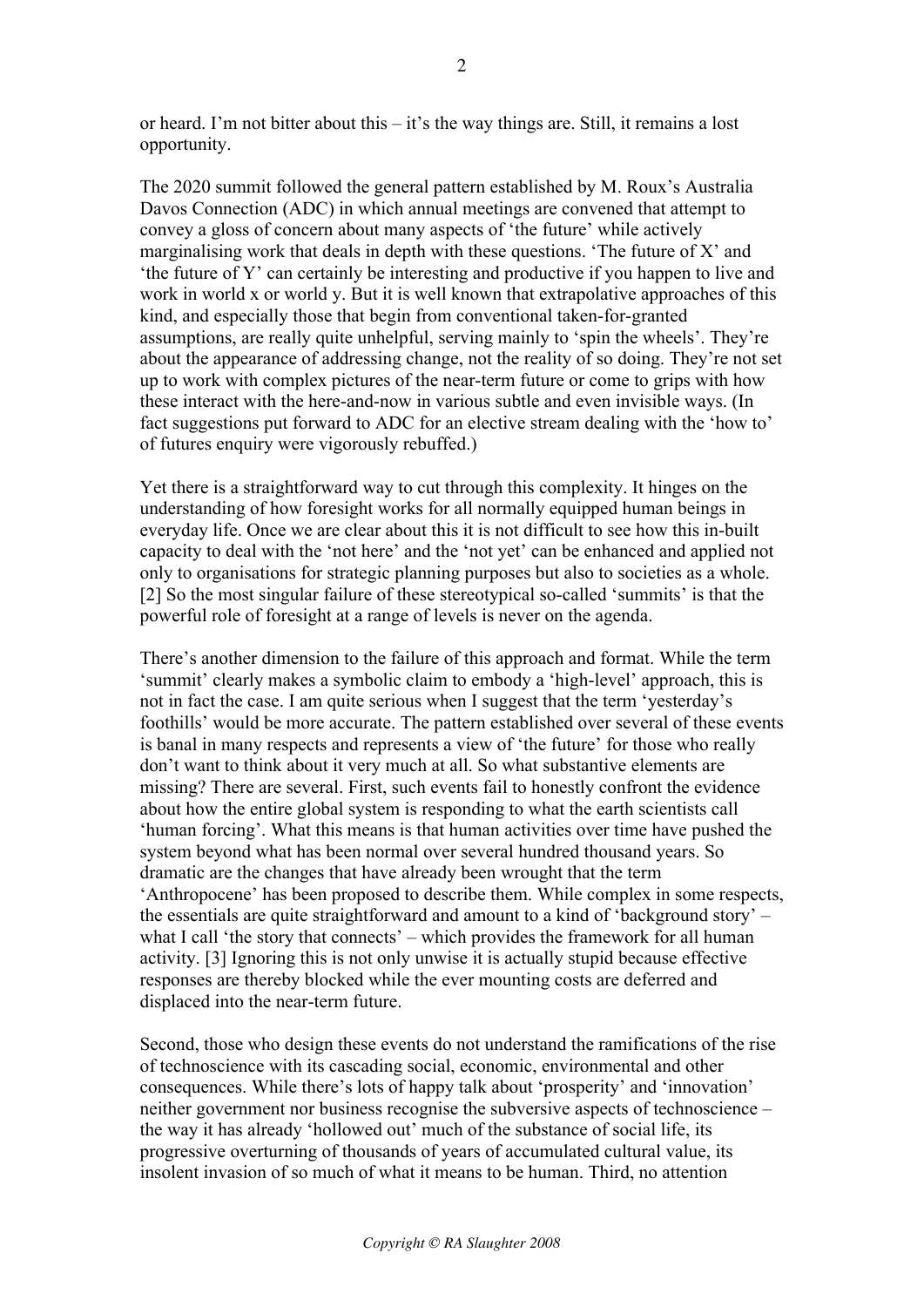whatsoever is paid to what can only be called profound defects in the Western Industrial worldview that become more baroque and out-of-step with reality with each passing year. Despite ample evidence to the contrary, human beings are NOT masters / mistresses of nature; the economy IS what someone once called a 'fully owned subsidiary of the ecology' and any continuation of the standard model of economic growth is NOT in the best interests of anyone, despite vast amounts of heavy mythologising to the contrary.

By failing to pay attention to such powerfully dynamic underlying concerns, and by ignoring the advanced futures approaches that do pay them close attention, it becomes clear why these so-called 'summits' amount to much less than one might expect. As noted, the 2020 event held in Canberra April 2008 began unpromisingly and then fizzled out into claim and counter claim among those who were present, especially those whose contributions had been weeded out. But the implications are far wider.

Democratically elected governments in particular, do, after all, have a very serious problem. Whether it is fully conscious of the fact or not (and it is still mostly 'not') the world is currently heading into an abyss where the favourable global conditions that permitted the rise of humanity are slowly and irrevocably changing for the worse. In the kind of forward view to which I have been alluding we are, to change the metaphor, looking at the stirrings of a 'perfect storm' which at minimum is comprised of: climate change, regional environmental collapse, peak oil, economic crises and continued strife between different worldviews. [4] In this context the kinds of 'new ideas' being aired at these events are grounded in illusions of smooth continuity and are therefore, in many respects, counter productive. The pursuit of 'clean coal technology', for example, is a first class oxymoron, as is that of 'green nuclear power'.

Questioning the nature of the worldview and economic system that maintains such beliefs in place remains impossible for any government or business employee wishing to maintain their job. Since the universities have deserted the field to embrace the current rush to market it is left to those who remain 'on the margins' to do so. That is, the very people who seldom attend high-end conferences. So we can expect more of these diversions as the current holders of financial and executive power further exert their efforts to maintain their position within shrinking arenas of freedom and choice. The Australian newspaper's journalistically smart but civilisationally disastrous monthly Wish magazine is but one small aspect of a vast merchandising industry that we could well do without. [5] Yet cultural and commercial factors of the kind that foster collective blindness and impede effective action unfortunately remain unthinkable at these events.

In order to have the slightest chance of dealing with the 'heavy weather' that is coming our way, democratic governments and corporations alike need to relinquish the *modus operandi* adopted by the Bush administration as hurricane Katrina bore down on New Orleans. As putative 'leaders' they absolutely require the clarity that comes from intelligent forward views, from rigorous and disciplined futures thinking. They need to come clean about present day dysfunctions. As global limits begin to bite, and corrective actions become unavoidable, they will also need the active support of broadly informed populations – those who are currently still living in dreamland, imagining that their lifestyles have much more durability than in fact they